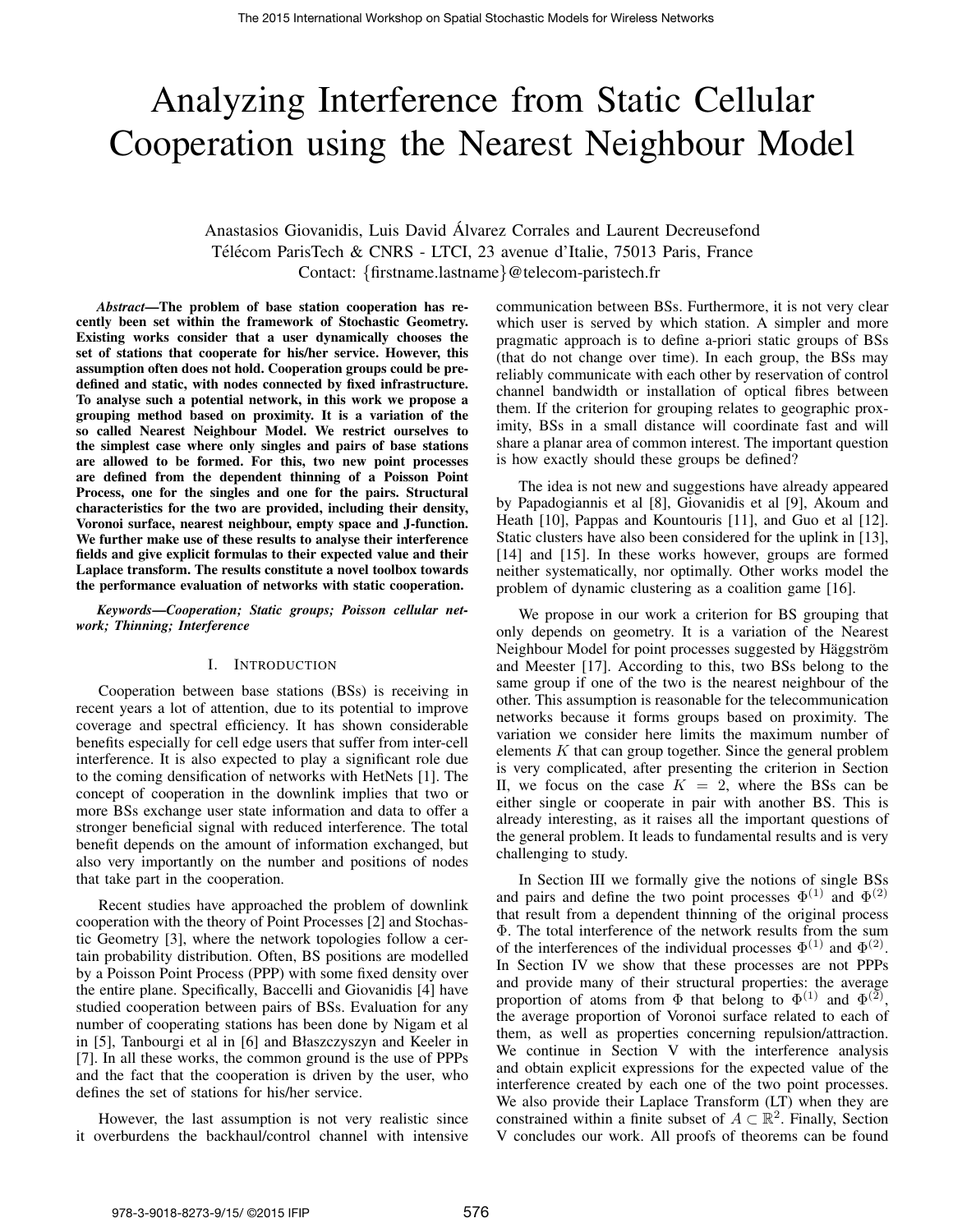in the Appendix.

## II. ORGANISING BASE STATIONS INTO GROUPS

Let us consider a Poisson Point Process (PPP)  $\Phi$  in  $\mathbb{R}^2$ with density  $\lambda > 0$ . A realisation  $\phi$  of the process can be described by the infinite set of (enumerated) atoms  $\{x_i\}$ . Each realisation represents a possible deployment of single antenna Base Stations (BSs) on the plane. We wish to organise these BSs (or atoms) into *cooperative groups*  $\mathcal{C}_m(\phi)$ , with possibly different sizes, where size refers to group cardinality  $card (\mathcal{C}_m)$ . The index m enumerates the formed groups. We consider groups of atoms whose union exhausts the infinite set φ and they are *disjoint*

$$
\bigcup_{m=1}^{\infty} \mathcal{C}_m = \phi, \tag{1}
$$

$$
\stackrel{m}{\mathcal{C}_m} \cap \stackrel{1}{\mathcal{C}_n} = \emptyset, \quad \forall m \neq n. \tag{2}
$$

We aim to find groups that are invariable in size and elements with respect to the random parameters of the telecommunication network (e.g. fading, shadowing or user positions). In this sense, we look for a criterion that aims at *networkdefined, static* clusters that differ from the user-driven selection of previous works. For this reason, we use rules that depend only on geometry. Based on these, an atom  $x \in \phi$  takes part in a group, based solely on its relative distance to the rest of the atoms  $\phi \setminus \{x\}$ . This geometric criterion is related to the pathloss factor of the channel gain. When a user lies at a planar point  $z$  and is served by BS  $x$ , the gain is equal to

$$
h(z, x) = \nu(z, x) d(z, x)^{-\beta}, \quad z \in \mathbb{R}^2, x \in \phi,
$$
 (3)

where  $d(z, x) := |z - x|$  is the Euclidean distance between the user and the BS,  $d(z, x)$ <sup>β</sup> is the path loss with exponent  $\beta > 2$ and  $\nu(z, x)$  models the power of channel fading. Both h and  $\nu$  hence refer to power, while the channel fading component  $\nu$  nence refer to power, while the channel fading component<br>is a complex number equal to  $\sqrt{\nu}e^{j\theta}$  (e.g. for Rayleigh fading  $\nu$  is exponentially distributed).

## *A. The Nearest Neighbour Model.*

In our work we investigate grouping decisions based on a model proposed by Häggström and Meester [17], and further analysed in [18], [19], [20], the so called *Nearest Neighbour Model* (NNM). Given the realization  $\phi$  we connect each atom x to its geometrically *Nearest Neighbour* by an undirected edge. This results in a graph  $\mathcal{G}_{NN}$ , which is well defined, because for a PPP no two inter-atom distances are the same a.s. and hence each atom has a unique first neighbour. However, an atom can be the nearest neighbour for a set of atoms (possibly empty).

The NNM has certain properties that make it a good candidate for our purpose. (P.1) The group formation is independent of the PPP density  $\lambda$ . (P.2) The graph  $\mathcal{G}_{NN}$  is disconnected, i.e. there always exist two atoms not connected by any path. (P.3) Each resulting cluster C does not contain *cycles*, it is a *tree* and hence the graph  $\mathcal{G}_{NN}$  is a *forest*. (P.4) The graph contains a.s. no infinite component, i.e. it does not percolate [17, Th.2.1 and Th.5.2]. Consequently, the cardinality of each cluster is a.s. finite. (P.5) All atoms necessarily have a nearest neighbour. An example of a  $\mathcal{G}_{NN}$  for a realisation of a PPP within a fixed window is shown in Fig.1.



Figure 1: Example of cooperation groups using the Nearest-Neighbour Model

Model Variation: Although the NNM guarantees that the groups are finite, there is no upper bound on the group size. When referring to a telecommunications network, however, it is often more reasonable to bound the maximum group size by a number K. For  $K = 2$  this means that there can appear only single atoms and pairs, for  $K = 3$  singles, pairs and triplets etc. It is this modification of the NNM that we propose and analyse in this work, because it will lead to more natural grouping of BSs. Algorithmically, starting by a realisation of single atoms, we first search for possible groups of two (pairs). These are formed when two atoms are mutually nearest neighbours of each other and we result in the case  $K = 2$ . From this last constellation, to shift to the case  $K = 3$ , we will consider the existing pairs. For each pair we will search among the single atoms to find if there exist some of them that have one of the pair as nearest neighbour. If so, we choose the geographically closest with this property and create a group of three. Observe that not all of the pairs will become triplets. We iterate in this way for larger K.

#### III. THE SPECIAL CASE OF NNM GROUPS WITH  $K = 2$ .

From this point on, the paper will be devoted to the study of the simplest of static cooperation cases, the case  $K = 2$ .

#### *A. Singles and Pairs.*

The following definitions may apply to any process Φ. In our work we will analyse the case where  $\Phi$  is a PPP. For two different atoms  $x, y \in \phi$ , if x is in *Nearest Neighbour Relation (NNR)* with y, that is, if

$$
y = \operatorname*{argmin}_{z \in \phi \setminus \{x\}} d(x, z),
$$

we write  $x \stackrel{\phi}{\rightarrow} y$ . If this is not true we write  $x \stackrel{\phi}{\rightarrow} y$ . We use  $\Phi$ instead of  $\phi$ , when we consider the whole set of realisations  $\Omega$  ( $\omega \in \Omega$ ,  $\Phi(\omega) = \phi$ ), i.e. when we calculate probabilities. We will omit the dependence on  $\Phi$  or  $\phi$  when it is clear from the context.

**Definition 1.** *Two atoms*  $x, y \in \phi$ , *are in Mutually Nearest Neighbor Relation (MNNR) if, and only if,*  $x \stackrel{\phi}{\rightarrow} y$  *and*  $y \stackrel{\phi}{\rightarrow} x$ .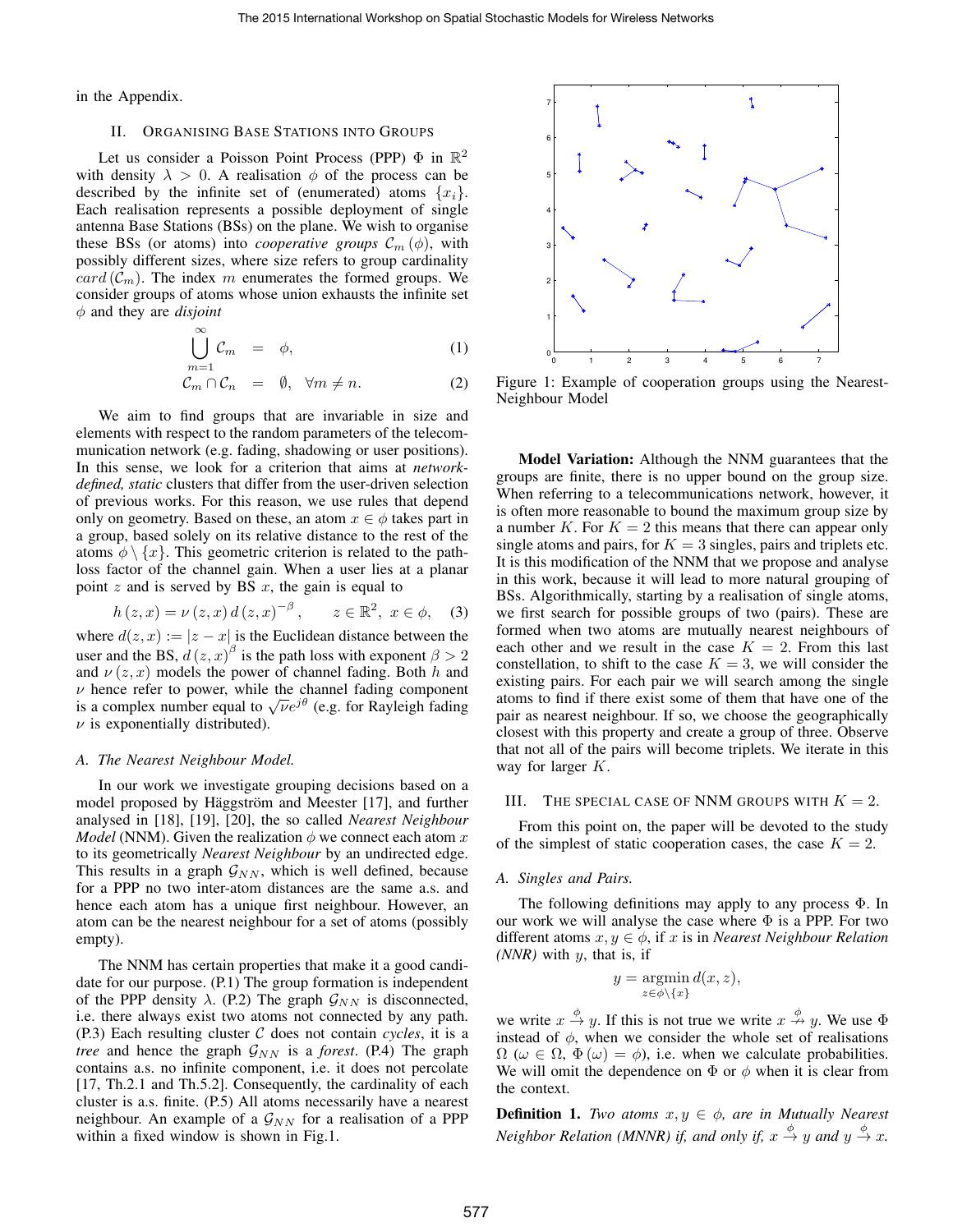We denote this by  $x \stackrel{\phi}{\leftrightarrow} y$ . The two atoms then form a pair. *In telecommunication terms we say that BSs* x *and* y *are in cooperation.*

Definition 2. *An atom* x *is called single if it is not in MNNR (does not cooperate) with any other atom in* φ*. (Formally if for every*  $y \in \phi \setminus \{x\}$  *such that*  $x \stackrel{\phi}{\to} y$ *, it holds that*  $y \stackrel{\phi}{\to} x$ *).* We denote this atom by  $x^{\phi}_{\#}$ . We then say that BS x transmits *individually.*

In geometric terms, the NNR  $x \stackrel{\phi}{\rightarrow} y$  holds if and only if (iff) there exists a disc  $\mathcal{B}(x,r)$  with radius  $r = |x - y|$ empty of atoms in  $\phi$ . The nearest neighbour of x is *unique* in the case of PPP, because the probability of finding more than one atom on the circumference is zero. Furthermore, the MNNR holds, iff a symmetric relation is true i.e. the disc  $\mathcal{B}(y,r)$  centred at y with the same radius is empty. We conclude that the MNNR holds for  $x, y$ , iff the area  $C(x, y) := \mathcal{B}(x, |x - y|) \cup \mathcal{B}(y, |x - y|)$  is empty of atoms. Its surface S is equal to  $S(C(x, y)) = \pi |x - y|^2 (2 - \gamma)$ . Here,  $\gamma := \frac{2}{3} - \frac{\sqrt{3}}{2\pi} \approx 0.391$  [19] is a constant number equal to the surface, divided by  $\pi$ , of the intersection of two discs with unit radius and centres lying on the circumference of each other. An illustration of the above explanations is given in figure  $2(a)$ . On the other hand, figure  $2(b)$  illustrates the single atom definition, where for any y for which  $x \stackrel{\phi}{\rightarrow} y$ , the disc with centre y and radius  $|x - y|$  contains at least one atom of the process.



(a) The atoms  $x$  and  $y$  are in *MNNR* (b) The atom  $w$  is a single and we  $x \stackrel{\phi}{\leftrightarrow} y$  (i.e.  $x \rightarrow y$ , and  $y \rightarrow x$ ). write  $w^{\phi}_{\#}$  (i.e.  $w \to y$ , but  $y \to w$ ).

Figure 2: Illustration of a pair of atoms and a single atom.

With the above, and the empty space function for PPPs [3], we find the probability of two atoms being in pair.

**Lemma 1.** *Given a PPP*  $\Phi$  *with density*  $\lambda$  *and conditioned that at*  $x, y \in \mathbb{R}^2$  *there are two of its atoms, the probability that these are in MNNR is equal to*

$$
\mathbb{P}\left(x \stackrel{\Phi}{\leftrightarrow} y\right) = e^{-\lambda \pi |x-y|^2 (2-\gamma)},\tag{4}
$$

where 
$$
\gamma := \frac{2}{3} - \frac{\sqrt{3}}{2\pi}
$$
.

Next, we give the global probability of any atom of  $\Phi$ being single or in a pair. This result is shown from the point of view of an atom at x, i.e. involving the Palm measure  $\mathbb{P}^x$  (see Appendix). We can heuristically understand the Palm measure as  $\mathbb{P}^x(\cdot) = \mathbb{P}(\cdot|x \in \Phi)$  [21]. This description explains well its use, but the probability of  $\{x \in \Phi\}$  is always null. Still

we can assume that there exists a point of  $\Phi$  within a small neighbourhood around x (say a ball with radius  $\epsilon > 0$  and centre  $x$ ) and then calculate the required probability, taking the limit  $\epsilon \to 0$ .

**Theorem 1.** *Given a PPP*  $\Phi$  *with density*  $\lambda$  *and*  $x \in \Phi$ *, there exists a constant*  $p^*$ *, independent of*  $\lambda$  *and*  $x$ *, such that* 

$$
\mathbb{P}\left(x \stackrel{\Phi}{\leftrightarrow} y, \text{ for some } y \in \Phi\right) = p^*.
$$
  

$$
\mathbb{P}\left(x_{\#}^{\Phi}\right) = 1 - p^*.
$$
 (5)

*Specifically,*  $p^* = \frac{1}{2-\gamma} \approx 0.6215$ .

We should remark that Theorem 1 gives also the percentage of points that are singles or in pair, for any planar area  $A \subseteq \mathbb{R}^2$ . This is independent of the point of view of an atom at  $x$ . It means that, in average, a percentage 37.85% of atoms of  $A \cap \Phi$ are singles and 62.15% of atoms are in pair. This has been verified by Monte Carlo simulations over a finite (but large enough) window A. It can also be analytically evaluated, using  $f(x) = \mathbb{1}_{\{x \in A\}}$  in the expression (15), later on. The MNNR criterion leads, hence, to a reasonable splitting of the initial process into two processes, one with singles and another one with pairs of cooperating BSs.

Now, we can define two new point processes  $\Phi^{(1)}$  and  $\Phi^{(2)}$ that result from the *dependent thinning* of the PPP Φ with the MNNR criterion, using Definitions 1 and 2

 $\Phi^{(1)} = \{x \in \Phi \& x \text{ is single}\},\$  $\Phi^{(2)} = \{x \in \Phi \& x \text{ cooperates with another element of } \Phi\}.$ 

## *B. Voronoi Cells.*

It follows naturally to investigate the size of Voronoi cells associated with single atoms or pairs. A Voronoi cell of atom  $x \in \phi$  is defined to be the geometric locus of all planar points  $z \in \mathbb{R}^2$  closer to this atom than to any other atom of  $\phi$ [22]. In a wireless network the Voronoi cell is important when answering the question, which users should be associated with which station. Let  $z \sim \phi^{(1)}$  (resp.  $z \sim \phi^{(2)}$ ) denote the event that z belongs to the Voronoi cell of some atom of  $\phi^{(1)}$  (resp.  $\phi^{(2)}$ ). For the probability of these events we have analytical forms but not their numerical solutions, due to numerical issues related to integration over multiple overlapping circles.

Numerical Result 1. *The average surface proportion of Voronoi cells associated with single atoms and that associated with pairs of atoms is independent of the parameter* λ*. By Monte Carlo simulations, we find these values equal to*

$$
\mathbb{P}\left(z \cap \Phi^{(1)}\right) \approx 0.4602. \tag{6}
$$

$$
\mathbb{P}\left(z \cap \Phi^{(2)}\right) \approx 0.5398. \tag{7}
$$

Interestingly, although the ratio of singles to pairs is 0.3785/0.6215 the ratio of associated surface is 0.4602/0.5398, implying that the typical Voronoi cell of a single atom is larger that that of an atom from a pair. The last remark gives first intuition that there is attraction between the cooperating atoms and a repulsion among the single atoms. We will further analyse these observations in the next section. We close this paragraph giving an example of the association cells for the singles and the pairs in Fig.3.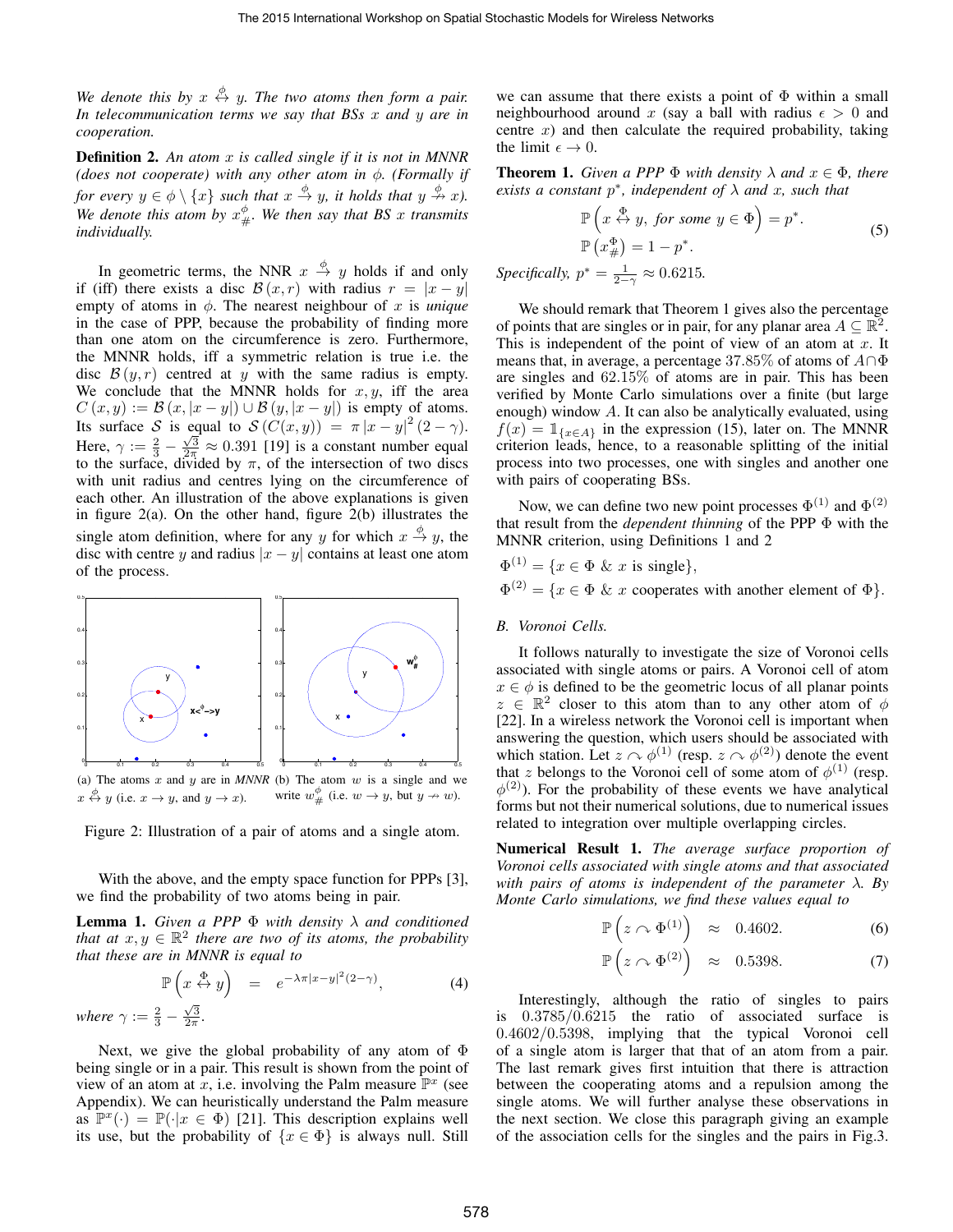

Figure 3: Example of planar association areas for singles and pairs for a realisation of a PPP in a square window of size  $t = 5$ . It is based on the Voronoi tessellation.

For the pairs we consider the union of Voronoi cells of their individual atoms, as total association cell.

# IV. CHARACTERISTICS OF  $\Phi^{(1)}$  and  $\Phi^{(2)}$ .

In this section we consider each one of the two newly defined processes  $\Phi^{(1)}$  and  $\Phi^{(2)}$  separately and analyse their behaviour. Specifically, we try to establish possible similarities related to PPPs and for each one discuss issues of repulsion and attraction between their atoms.

#### *A. Non-Poissonian behaviour.*

A first property is that both processes are *homogeneous*. This is due to the homogeneity of  $\Phi$  and because by definition,  $\Phi^{(2)}$  depends only on the distance between elements of  $\Phi$ . Similarly for  $\Phi^{(1)}$ . Since the two processes result from a dependent thinning of a PPP Φ they may not be PPPs. In fact we can show that they are not: Suppose that  $\Phi^{(2)}$  is a homogeneous PPP. As shown in Theorem 1, the percentage of its atoms in *MNNR* with some other atom of  $\Phi^{(2)}$  should be around 62.15%. However, by definition, 100% of the elements of  $\Phi^{(2)}$  are in *MNNR* and we conclude that  $\Phi^{(2)}$ is not a PPP. For  $\Phi^{(1)}$  the argumentation is not as simple. Nevertheless, we can show this with Monte Carlo simulations on the average number of single points, which is far from the number  $1-p^* = 37.85\%$ , and also using the Kolmogorov-Smirnov test [23], which shows that the number of  $\Phi^{(1)}$  atoms within a finite window is not Poisson distributed.

In what follows, we will use the PPP as reference process for comparison with the two new processes. For this, we consider two independent PPPs,  $\hat{\Phi}^{(1)}$  and  $\hat{\Phi}^{(2)}$ , that result from independent thinning of the original PPP with probability  $1-p^*$ and  $p^*$  respectively. This is motivated from Theorem 1. These PPPs will have density  $\lambda_1 = \lambda(1 - p^*)$  and  $\lambda_2 = \lambda p^*$ , which gives the same average number of points as the processes  $\Phi^{(1)}$ and  $\Phi^{(2)}$ .

# *B. Nearest Neighbour function.*

The *Nearest Neighbour function (NN)*, denoted by *G*, is the cumulative distribution function (cdf) of the distance from a typical atom of the process to the nearest other atom of the process [21]. We first analyse  $\Phi^{(2)}$  and for this we denote by  $\mathbb{P}^{(2),x}$ , and  $G^{(2)}(r)$  the associated Palm probability measure and *NN* function of the distance  $r \geq 0$ , respectively.

**Theorem 2.** The NN function of  $\Phi^{(2)}$  is equal to

$$
G^{(2)}(r) = \mathbb{P}^{(2),x}(d(x, \Phi^{(2)} \setminus \{x\}) \le r)
$$
  
= 1 - e<sup>-\lambda\pi r<sup>2</sup>(2-\gamma)</sup>, (8)

*where*  $\gamma$  *is the same constant as in Lemma 1.* 

Hence, the NN random variable (r.v.) is Rayleigh distributed, with scale parameter  $\sigma = (2\lambda\pi(2-\gamma))$ . -172. Unfortunately, we have not been able to provide a closed analytic expression for the *NN* function of the process  $\Phi^{(1)}$ , as we did for  $\Phi^{(2)}$  in equation (8). In Figures 4(a) and 4(d) we plot the NN function of  $\Phi^{(1)}$  using Monte Carlo simulations and  $\Phi^{(2)}$ from the analytic expression in (8), respectively. Both plots are compared to the NN functions of the independent PPPs  $\Phi^{(1)}$ and  $\hat{\Phi}^{(2)}$ . These are equal to (for  $i \in \{1,2\}$ )

$$
\hat{G}^{(i)}(r) = \mathbb{P}^x(d(x, \hat{\Phi}^{(i)} \setminus \{x\}) \le r)
$$
  
= 1 - e^{-\lambda\_i \pi r^2}. (9)

To get an intuition how different the results are, observe that the exponent in the PPP case  $\hat{G}^{(2)}$  depends on the density  $\lambda_2 = \lambda/(2-\gamma)$ , whereas the expression for  $G^{(2)}$  is the same but with exponent  $\lambda (2 - \gamma)$ . This observation explains why the use of independent thinning would be an inappropriate approximation in our case.

#### *C. Empty Space function.*

The *empty space function (ES)*, denoted by *F*, is the cdf of the distance from a fixed planar point  $z \in \mathbb{R}^2$  to the nearest atom of the point process considered [21]. By stationarity of  $\Phi^{(1)}$  and  $\Phi^{(2)}$ , the function F does not depend on z, so we can consider the typical user (point) at the Cartesian origin. Unfortunately, we have not been able to derive analytical formulas for either of the two  $F^{(1)}$  and  $F^{(2)}$ . The ES functions of the independent PPPs are denoted by  $\hat{F}^{(1)}$  and  $\hat{F}^{(2)}$  and they are equal to the expression of the NN functions in (9). This is a property of the PPPs [21].

We have used Monte Carlo simulations to plot the ES of the two processes. In Fig.4(b) we show the comparison between  $F^{(1)}$  and  $\hat{F}^{(1)}$ , which - unexpectedly - seem very close to each other. The same comparison in Fig.4(e) shows also closeness of fit, although less tight, between  $F^{(2)}$  and  $\hat{F}^{(2)}$ . Since we have no analytic expressions, we are tempted to consider the ES function of the independently thinned PPPs as a reasonable approximation for those of  $\Phi^{(1)}$  and  $\Phi^{(2)}$ .

## *D. The J function.*

The two functions NN and ES can be combined into a single expression known as  $J$  function. The latter is a tool introduced by van Lieshout and Baddeley [21] to measure repulsion and/or attraction between the atoms of a point process. It is defined as

$$
J(r) = \frac{1 - G(r)}{1 - F(r)}.
$$
 (10)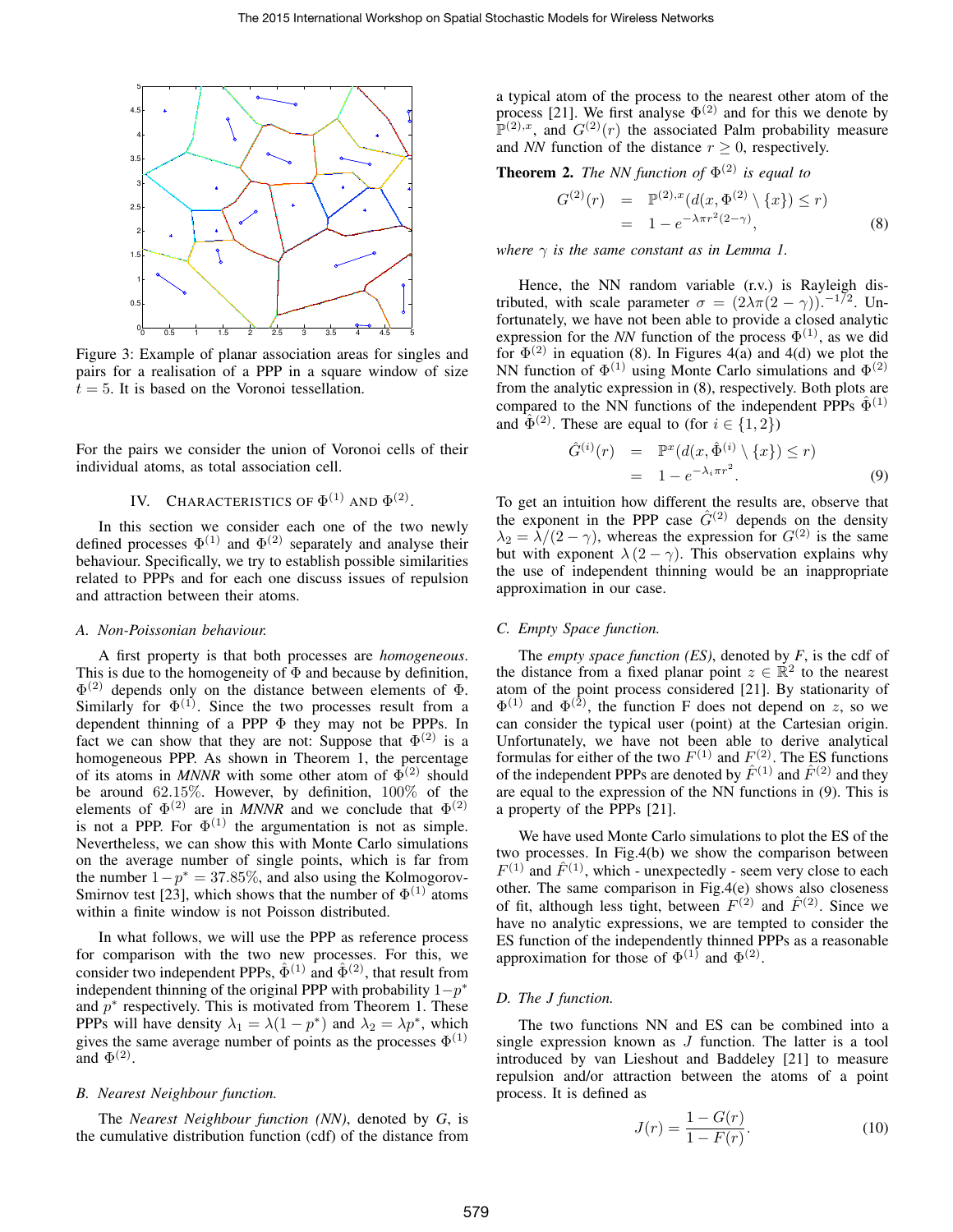

Figure 4: NN function, ES function and J function for the processes  $\Phi^{(1)}$ ,  $\Phi^{(2)}$  and their comparison with the PPPs  $\hat{\Phi}^{(1)}$  and  $\hat{\Phi}^{(2)}$ .

In the case of the uniform PPP,  $G(r) \equiv F(r)$  and  $J(r) = 1$ , as a consequence of the fact that the reduced Campbell measure is identical to the original measure. Hence the J function quantifies the differences of any process with the PPP. When  $J(r) > 1$ , this is an indicator of repulsion between atoms, whereas  $J(r) < 1$  indicates attraction. We plot in Fig.4(c) the *J* function of  $\Phi^{(1)}$  and in Fig.4(f) that of  $\Phi^{(2)}$ . From the figures we conclude *that*  $\Phi^{(1)}$  *exhibits repulsion for every*  $r \geq 0$ , and  $\Phi^{(2)}$  attraction everywhere. However, note that the attraction in the case  $\Phi^{(2)}$  is due to the pairs formed. If we consider a new process having as elements the pairs of  $\Phi^{(2)}$ , this process of pairs exhibits repulsion everywhere.

# V. INTERFERENCE ANALYSIS

The purpose of the previous analysis was to develop the tools necessary for use in a communications context. Within this context, the cooperating BSs will have a different influence on the interference seen by a user in the network, than those operating individually. The current section will focus on the *interference field* generated by  $\Phi^{(1)}$  and  $\Phi^{(2)}$ . As shown in Section IV, the two processes have a different behaviour compared to a PPP and this is why approximations based on independent thinning of  $\Phi$  will not bring accurate results. We thus have to resort to a more direct approach.

We denote by  $\mathcal{I}^{(1)}$  and  $\mathcal{I}^{(2)}$ , the interference field generated by  $\Phi^{(1)}$  and  $\Phi^{(2)}$ , respectively. The typical user is chosen at the Cartesian origin due to stationarity. To keep our setting as general as possible we describe by use of measurable functions  $f: \mathbb{R}^2 \longrightarrow \mathbb{R}^+, g: \mathbb{R}^2 \times \mathbb{R}^2 \longrightarrow \mathbb{R}^+$  the signals transmitted by a single BS or by a pair and received at the typical user. The sum over the entire (of each) process gives the random variables of interest

$$
\mathcal{I}^{(1)} = \sum_{x \in \phi^{(1)}} f(x), \tag{11}
$$

$$
\mathcal{I}^{(2)} = \frac{1}{2} \sum_{x \in \phi^{(2)}} \sum_{y \in \phi^{(2)}}^{\neq} g(x, y) \mathbb{1}_{\left\{ x^{\phi^{(2)}}_{\leftrightarrow} y \right\}}.
$$
 (12)

The  $1/2$  in front of the summation in  $(12)$  prevents us from considering a pair twice, whereas  $\neq$  implies that  $y \in \phi^{(2)} \setminus \{x\}.$ 

We now give some practical examples for the functions under study. First of all, the function for the individual BS in this analysis will be equal to

$$
f(x) = h(0, x) \tag{13}
$$

where  $h(z, x)$  was defined in (3). This is the signal from a single antenna BS that lies at distance  $|0 - x|$  from the user 0. The fading power  $\nu(0, x)$  follows the  $\exp(1/P)$  distribution,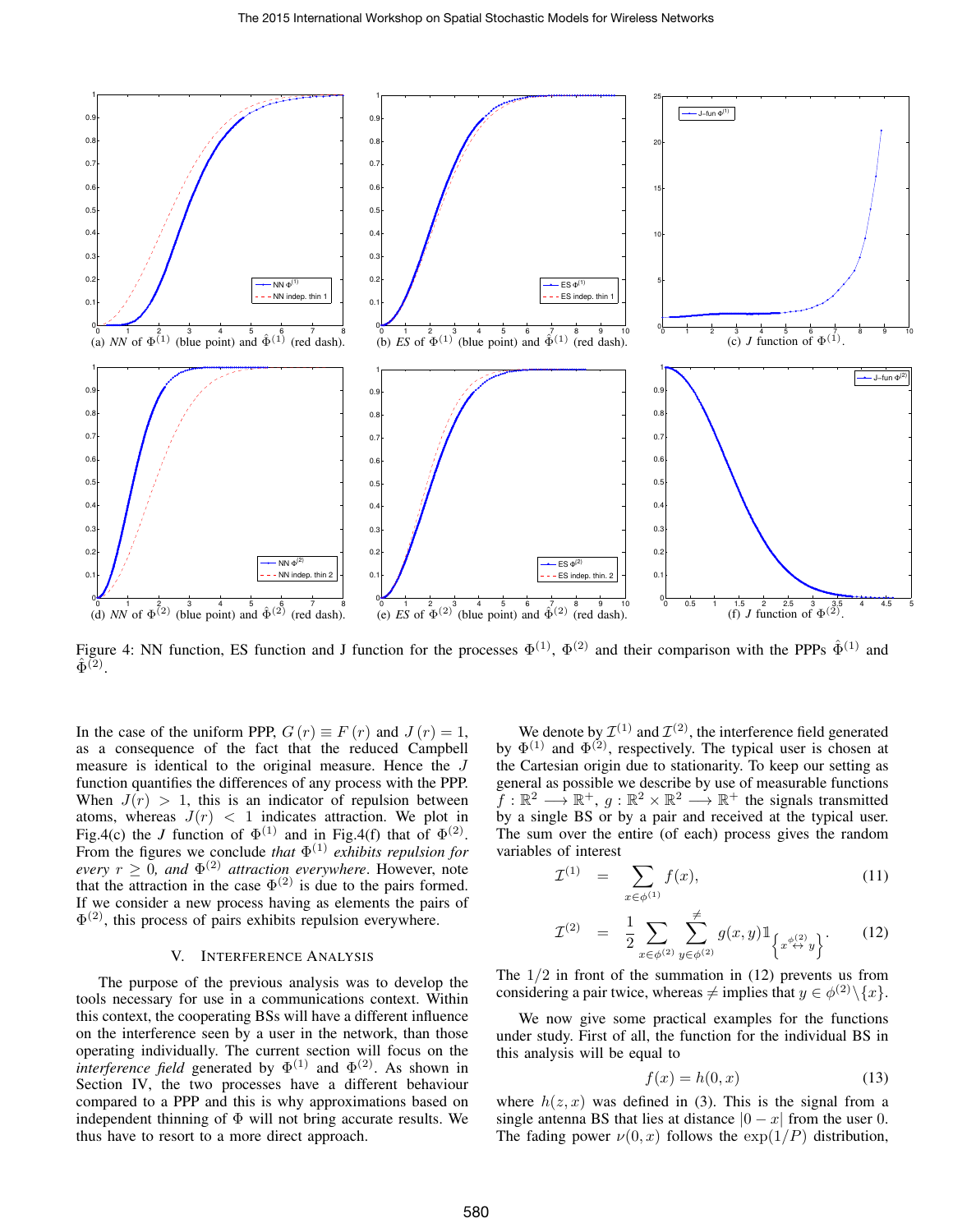where  $P$  is the BS transmission power [24]. The cooperation signal is more interesting. We can consider the following cases

$$
g(x,y) = \begin{cases} h(0,x) + h(0,y) & [\text{NC}] \\ \max\{h(0,x), h(0,y)\} & [\text{OF1}] \\ \mathbb{1}_{\text{on}}h(0,x) + (1 - \mathbb{1}_{\text{on}})h(0,y) & [\text{OF2}] \\ |\sqrt{h(0,x)}e^{i\theta_x} + \sqrt{h(0,y)}e^{i\theta_y}|^2 & [\text{PH}] \end{cases} (14)
$$

[NC] refers to the no cooperation case, where both BSs of the pair behave individually. [OF1] refers to the case where the BS with the strongest interfering signal is actively serving its user, while the other is off (alternatively we could replace max by min to consider the weakest signal of the two). [OF2] is again a scenario with one of the two BSs active and the other off, where the choice is made randomly by a r.v. with  $\mathbb{E} [\mathbb{1}_{on}] = q$ (e.g.  $q = 0.5$  for fairness). Finally, [PH] is the case where the two complex signals are combined in phase as well [4]. Here, i is the complex unit and  $\theta_x, \theta_y$  are the uniformly random phases of the signals. Observe that the above signals can be generalised to include MIMO transmission as well.

# *A.* Expected value of  $\mathcal{I}^{(1)}$  and  $\mathcal{I}^{(2)}$ .

The next Theorem gives an exact integral expression to the expected value of the interference field generated by the singles and the pairs. The proof uses the Campbell-Little-Mecke formula, Lemma 1, and Theorem 1.

Theorem 3. *The expected value of the interference field generated by* Φ (1) *and* Φ (2) *is given by*

$$
\mathbb{E}\left[\mathcal{I}^{(1)}\right] = (1 - p^*) \int_{\mathbb{R}^2} \mathbb{E}\left[f(x)\right] \lambda dx, \qquad (15)
$$

$$
\mathbb{E}\left[\mathcal{I}^{(2)}\right] = \frac{1}{\pi} \int_{\mathbb{R}^2} \mathbb{E}\left[q(x, y)\right] e^{-\lambda \pi |x - y|^2 (2 - \gamma)} \lambda dy \lambda dx.
$$

$$
\mathcal{L}\left[\mathcal{I}^{(2)}\right] = \frac{1}{2} \int_{\mathbb{R}^2} \int_{\mathbb{R}^2} \mathbb{E}\left[g(x,y)\right] e^{-\lambda \pi |x-y|^2 (2-\gamma)} \lambda dy \lambda dx. \tag{16}
$$

The expected value can be finite or infinite, depending on the choice of  $f(x)$  and  $g(x, y)$ . Observe that for [NC] and [PH] the expected interference has the same value.

# *B. Laplace transform of*  $\mathcal{I}^{(1)}$  *and*  $\mathcal{I}^{(2)}$ *.*

As a final result we present our findings related to the Laplace transform (LT) of the interference from  $\Phi^{(1)}$  and  $\Phi^{(2)}$ . We derive here the exact LT of the interference when considering a finite subset  $A \subset \mathbb{R}^2$  (window) and the related random point measure

$$
\Phi_A^{(1)} = \{\text{single atoms of } \Phi(A) = \Phi \cap A \text{ inside } A.\}
$$
  

$$
\Phi_A^{(2)} = \{\text{atoms of } \Phi(A) \text{ in } MNNR \text{ with another atom in } A.\}
$$

A sketch of proof is given due to space constraints. For finite subsets, the atoms of the PPP  $\Phi$  are distributed i.i.d. uniformly within A. We condition on the number of atoms that appear within A, and make use of the fact that  $\Phi$  is a PPP (or some other process with known counting measure). We also consider the MNNR only among the atoms in  $A$  and not on the entire plane. Then by direct application of the expected value of a function  $\chi$ , we can write the LT as an infinite sum of terms  $\chi(n)\mathbb{P}(N(A) = n)$ , where  $\chi(n)$  is the value of the function when *n* atoms appear in A and  $P(N(A) = n)$  is the probability that this event occurs.

The method can be seen as an approximation of the LT of  $\Phi^{(1)}$  and  $\Phi^{(2)}$ . It is an open question to prove that when  $A \to \mathbb{R}^2$  the LT of the finite process converges to the LT we are looking for. We write  $\Phi^{(i)} \approx \Phi^{(i)}_A$ , for A regular and large enough. However, since we are often interested in simulating and analysing only finite areas and also since the conjecture in the limiting case sounds reasonable, the result we present here has a great importance. It fully characterises the distribution of the interference (and is provable for finite windows).

For a finite number *n* of known planar points  $x_1, \ldots, x_n \in$ A (that are potentially occupied by atoms, when the latter are chosen uniformly within the area), we define the functions  $H^{(n)}: \left(\mathbb{R}^2\right)^n \to \left(\mathbb{R}^+\right)^n$  and  $J^{(n)}: \left(\mathbb{R}^2\right)^n \to \left(\mathbb{R}^+\right)^{n^2}$ 

$$
H_i^{(n)}(x_1,\ldots,x_n) = \begin{cases} 1, & \text{if } x_i \text{ satisfies the "single" relation.} \\ 0, & \text{otherwise.} \end{cases}
$$

The "single" relation is satisfied in the deterministic case, exactly as in Definition 2 if, for every  $x_j \neq x_i$  for which  $x_i \to x_j$ it holds that  $x_j \nightharpoonup x_i$ . Then  $H^{(n)} = (H_1^{(n)}, \ldots, H_n^{(n)})^T$ .

$$
J_i^{(n)}(x_1,\ldots,x_n) = \begin{cases} (0\ldots1\ldots), & \text{if } x_i \text{ is in "pair" with } x_j. \\ (0\ldots0), & \text{in other case.} \end{cases}
$$

The "pair" relation is satisfied in the deterministic case, as in Definition 1 if  $x_i \leftrightarrow x_j$ , for some  $i \neq j$ . Then  $J^{(n)} =$  $(J_1^{(n)},..., J_n^{(n)})^T$ , where  $J^T$  is the transpose vector of J.

Theorem 4 (Laplace transform). *Consider a PPP* Φ *with density*  $\lambda$ , a subset  $A \subset \mathbb{R}^2$  and the functions f, g (e.g. (13) and *(14)) related to the single atoms and the pairs respectively. Let*  $F^{(n)}(x_1,\ldots,x_n)=(f(x_1),\ldots,f(x_n)),\ G^{(n)}_i(x_1,\ldots,x_n)=$  $(g(x_i, x_1) \dots g(x_i, x_n))$ *, and*  $G^{(n)} = (G_1^{(n)} \dots G_n^{(n)})$ *.* 

The LT of the interference  $\mathcal{I}^{(1)}$  for  $\Phi_A^{(1)}$  is equal to

$$
\mathbb{E}\left[e^{-s\mathcal{I}^{(1)}}\right] = e^{-\lambda S(A)} \left(1 + \lambda \int_A \mathbb{E}\left[e^{-s f(x)}\right] dx + \frac{\lambda^2}{2} + \lambda^2 \int_A \mathbb{E}\left[e^{-s f(x)} H^{(n)}\right] dx_1 \dots dx_n\right),
$$

The LT of the interference  $\mathcal{I}^{(2)}$  for  $\Phi_A^{(2)}$  is equal to

$$
\mathbb{E}\left[e^{-s\mathcal{I}^{(2)}}\right] = e^{-\lambda S(A)}\left(1 + \lambda S(A)\right)
$$

$$
+ \frac{\lambda^2}{2} \int_A \int_A \mathbb{E}\left[e^{-\frac{s}{2}(g(x,y) + g(y,x))}\right] \lambda dy \lambda dx
$$

$$
+ \sum_{n=3}^{\infty} \frac{\lambda^n}{n!} \int_A \cdots \int_A \mathbb{E}\left[e^{-\frac{s}{2}G^{(n)} \cdot J^{(n)}}\right] dx_1 \dots dx_n\right).
$$

## VI. GENERAL CASE AND CONCLUSIONS

The analysis for the dependent thinning of a PPP using the NNM can be generalised to include groups of atoms with size greater than two. For the computation of such probabilities, certain difficulties are raised due to the overlapping of more than two discs with different radii. However, the methodology remains the same. Results on the percentage of atoms, Voronoi surface and repulsion/attraction, which are independent of the PPP density, can be derived by Monte Carlo simulations. The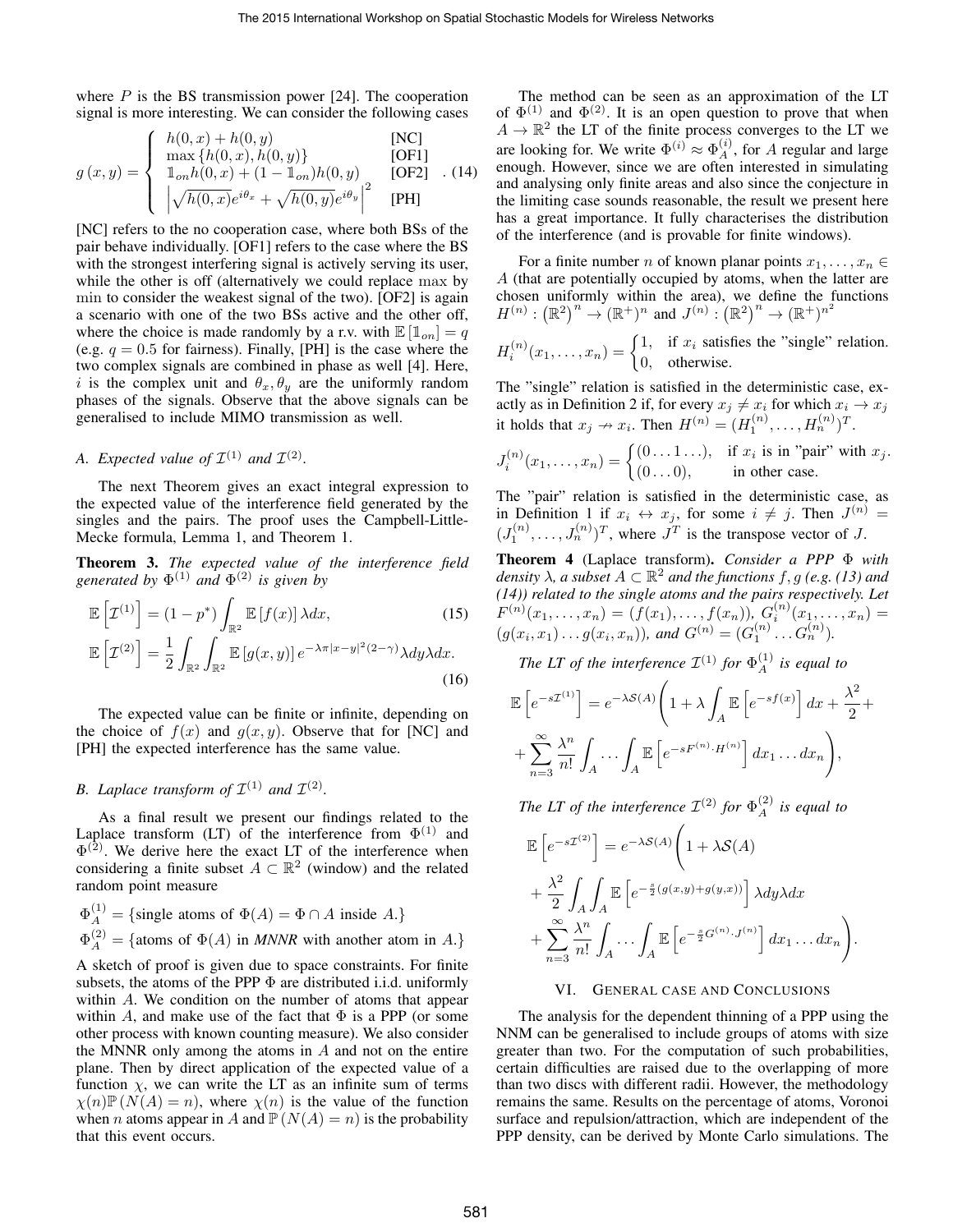same analysis for the expectation and the LT of the interference can also be followed in cases of larger groups.

Altogether, in this paper we proposed a method to define static groups of cooperating Base Stations based on the Nearest Neighbour Model and analyse them with the use of stochastic geometry. Many structural characteristics were derived for the case of singles and pairs. These can be further used in the analysis of SINR models and their performance evaluation. We gave some first results by calculating the expected value and the Laplace transform of the interference from different groups. Further analysis and applications in this direction is the current research work of the authors.

#### ACKNOWLEDGMENT

The authors gratefully thank Prof. François Baccelli for suggesting the Nearest Neighbour Model and providing related literature.

#### APPENDIX

#### *Proof of Theorem 1.*

Let us condition on the fact that an atom lies at the planar point  $x$  and then find the probability that this is in pair (single). This is written as  $\mathbb{P}^{x}\left(x \stackrel{\overline{\Phi}}{\leftrightarrow} y, \text{ for some } y \in \Phi \setminus \{x\} \right)$ , where  $\mathbb{P}^x$  is the Palm measure. We use Slivnyak-Mecke's theorem [3] , which states that  $\Phi \setminus \{x\}$  under  $\mathbb{P}^x$  has the same distribution as  $\Phi$  under  $\mathbb{P}$ .

$$
\mathbb{P}\left(x \stackrel{\Phi}{\leftrightarrow} y, \text{ for some } y \in \Phi\right) = \mathbb{E}\left(\mathbb{1}_{\left\{x \stackrel{\Phi}{\leftrightarrow} y, \text{ for some } y \in \Phi\right\}}\right)
$$

$$
\stackrel{(a)}{=} \mathbb{E}\left(\sum_{y \in \Phi} \mathbb{1}_{\left\{x \stackrel{\Phi}{\leftrightarrow} y\right\}}\right)
$$

$$
\stackrel{(b)}{=} \int_{\mathbb{R}^2} \mathbb{E}\left(\mathbb{1}_{\left\{x \stackrel{\Phi}{\leftrightarrow} y\right\}}\right) \lambda dy
$$

$$
= \int_{\mathbb{R}^2} \mathbb{P}\left(x \stackrel{\Phi}{\leftrightarrow} y\right) \lambda dy
$$

$$
\stackrel{(c)}{=} \int_{\mathbb{R}^2} e^{-\lambda \pi |x - y|^2 (2 - \gamma)} \lambda dy
$$

$$
= \int_0^\infty \int_0^{2\pi} e^{-\lambda \pi r^2 (2 - \gamma)} \lambda d\theta r dr
$$

$$
= \frac{1}{(2 - \gamma)} \approx 0.6215.
$$

Equality (a) holds because for PPPs the nearest neighbour of an atom is a.s. unique, so we cannot have three atoms  $x, y, w \in \phi$ with  $y \neq w$ , such that  $x \stackrel{\phi}{\leftrightarrow} y$  and  $x \stackrel{\phi}{\leftrightarrow} w$ . Equality (b) comes from Campbell's formula [3] and in (c) we use Lemma 1.

Similarly, to find the probability of  $x \in \Phi$  being single

$$
\mathbb{P}^{x}\left(x_{\#}^{\Phi}\right) = 1 - \mathbb{P}^{x}\left(x \stackrel{\Phi}{\leftrightarrow} y, \text{ for some } y \setminus \{x\} \in \Phi\right)
$$

$$
= \frac{1 - \gamma}{2 - \gamma} \approx 0.3785.
$$

# *Palm measures and the NN function of*  $\Phi^{(2)}$ *.*

Let  $(\Omega, \mathcal{F}, \mathbb{P})$  be the underlying probability space and  $\Phi$ a PPP. The Palm measure of  $\Phi$  is  $\mathbb{P}^x$ . We denote by  $\mathbb{P}^{(1),x}$ and  $\mathbb{P}^{(2),x}$  the Palm measure of  $\Phi^{(1)}$  and  $\Phi^{(2)}$ , respectively. Let us first consider  $\mathbb{P}^{(2),x}$  and use the heuristic definition  $\mathbb{P}^{(2),x}(\cdot) = \mathbb{P}(\cdot|x \in \Phi^{(2)})$ , where we condition on the existence of one atom of  $\Phi$  in a small neighbourhood of x. By Definition 1,  $x \in \phi^{(2)}$  if, and only if,  $A_x$  holds, where

$$
A_x = \{\text{there exists some } y \in \phi \setminus \{x\} \text{ such that } x \leftrightarrow y\}
$$

$$
= \left\{ \sum_{y \in \phi \setminus \{x\}} 1_{\{x \stackrel{\phi}{\leftrightarrow} y\}} = 1 \right\}.
$$

Also, from Theorem 1,  $\mathbb{P}^{x}(A_x) = p^*$  for PPPs. For every  $\Gamma \in \mathcal{F}$ ,

$$
\mathbb{P}^{(2),x}(\Gamma) = \mathbb{P}(\Gamma \mid x \in \Phi, A_x)
$$
  
\n
$$
= \frac{\mathbb{P}(\Gamma, A_x | x \in \Phi)}{\mathbb{P}(A_x | x \in \Phi)}
$$
  
\n
$$
= \frac{\mathbb{P}^x(\Gamma, A_x)}{\mathbb{P}^x(A_x)} \qquad (17)
$$
  
\n
$$
= \mathbb{P}^x(\Gamma | A_x)
$$
  
\n
$$
= \mathbb{P}^x(\Gamma, A_x) \frac{1}{p^*}.
$$

To calculate the *NN function* of  $\Phi^{(2)}$ , let us take  $r \geq 0$  and consider  $\Gamma = \{ d(x, \Phi^{(2)} \setminus \{x\}) \le r \}.$  Then,

$$
G^{(2)}(r) = \mathbb{P}^{(2),x} \left( d(x, \Phi^{(2)} \setminus \{x\}) \le r \right)
$$
  

$$
\stackrel{(17)}{=} \mathbb{P}^x \left( d(x, \Phi^{(2)} \setminus \{x\}) \le r, A_x \right) \frac{1}{p^*}
$$
  

$$
= \mathbb{E}^x \left( \sum_{y \in \Phi \setminus \{x\}} \mathbb{1}_{\{d(x, \Phi^{(2)} \setminus \{x\}) \le r, x \leftrightarrow y\}} \right) \frac{1}{p^*}.
$$

For every  $\phi$  and  $y \in \phi \backslash \{x\}$ , if  $x \leftrightarrow y$ , it is true that

$$
d(x, \phi^{(2)} \setminus \{x\}) = d(x, \phi \setminus \{x\}) = d(x, y). \tag{18}
$$

We use this observation, Slivnyak-Mecke's theorem, the Campbell-Little-Mecke formula, and Lemma 1, to find that

$$
G^{(2)}(r) = \mathbb{E}\left(\sum_{y \in \Phi} \mathbb{1}_{\{d(x,y) \le r, x \leftrightarrow y\}}\right) \frac{1}{p^*}
$$
  
\n
$$
= \mathbb{E}\left(\sum_{y \in \Phi} \mathbb{1}_{\{d(0,y) \le r, 0 \leftrightarrow y\}}\right) \frac{1}{p^*}
$$
  
\n
$$
= \int_{\mathbb{R}^2} \mathbb{E}\left(\mathbb{1}_{\{d(0,y) \le r, 0 \leftrightarrow y\}}\right) \lambda dy \frac{1}{p^*}
$$
  
\n
$$
= \int_{\mathbb{R}^2} \mathbb{P}\left(d(0, y) \le r, 0 \leftrightarrow y\right) \lambda dy \frac{1}{p^*}
$$
  
\n
$$
= \int_0^{2\pi} \int_0^{\infty} \mathbb{P}\left(s \le r, 0 \leftrightarrow (s, \theta)\right) \lambda s ds d\theta \frac{1}{p^*}
$$
  
\n
$$
= 2\pi \lambda \int_0^r \mathbb{P}\left(0 \leftrightarrow (s, \theta)\right) s ds \frac{1}{p^*}
$$
  
\n
$$
= 2\pi \lambda \int_0^r e^{-\lambda \pi s^2 (2-\gamma)} s ds \frac{1}{p^*}
$$
  
\n
$$
= 1 - e^{-\lambda \pi r^2 (2-\gamma)},
$$